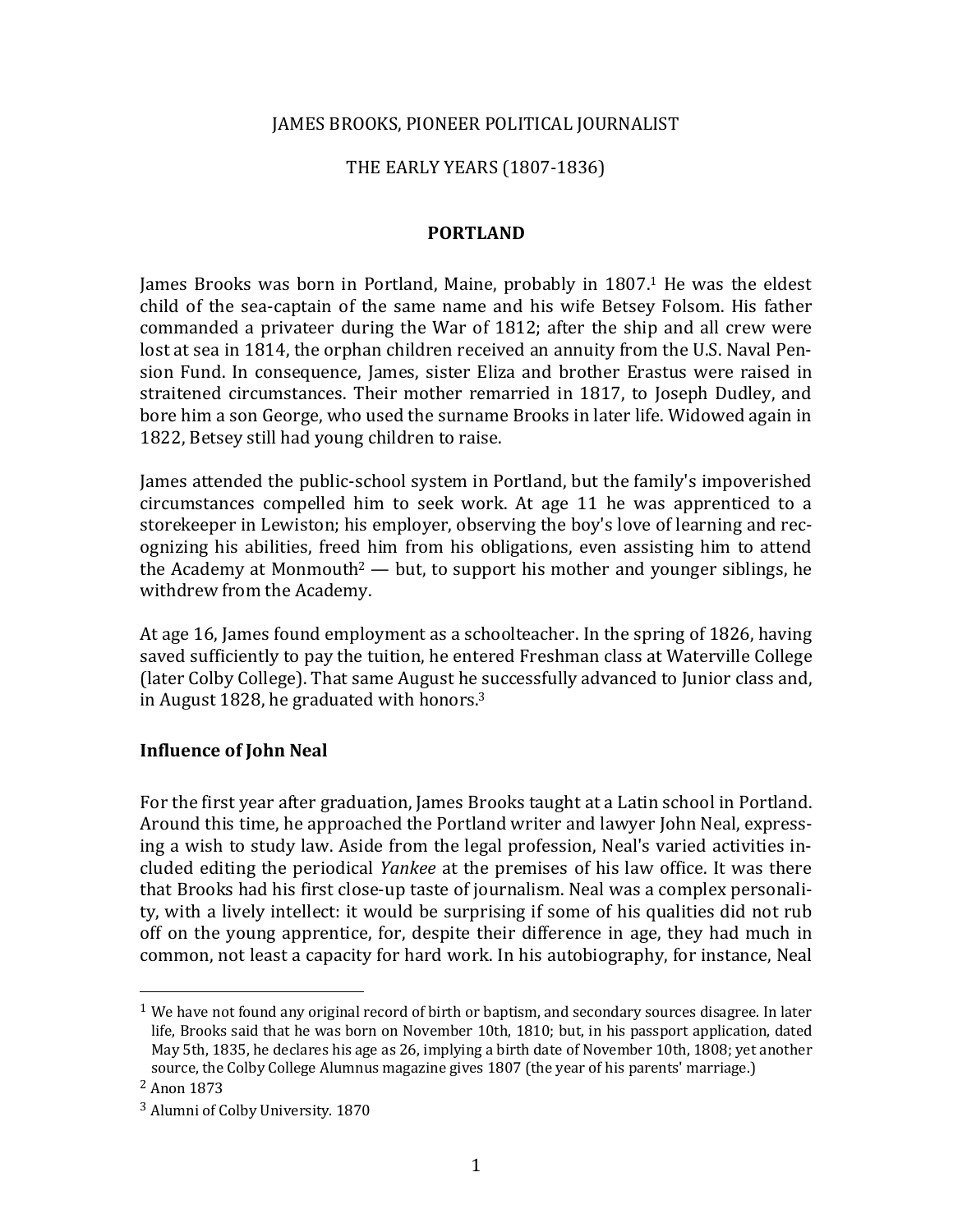recalled laboring 16 hours a day, seven days a week for four months, compiling his *Index to Niles's Register,* which he described as "*about the dreariest and heaviest drudgery mortal man was ever tried with*."4

There were also coincidences in the two men's childhood experiences. John Neal and his twin sister Rachel lost their father when they were only a month old. Despite being "sick, helpless, and well-nigh destitute", their mother straightway set up a private school; she was to pursue this occupation for thirty-five years.<sup>5</sup> Such circumstances were conducive to developing a high degree of self-reliance.

After completing his legal studies under Neal, Brooks was accepted to the Maine Bar. We may speculate that these years of close association with Neal led him to appreciate the potential power of the printed media, and those who work with it, and honed his ambitions towards the world of publishing.

# **Budding Reporter**

July 1829 saw James Brooks, with his younger brother Erastus, at Washington DC, supporting the defense of Mrs. Anne Newport Royall, under trial as a "common scold".<sup>6</sup> The experience of this notorious case doubtless served as an incentive to the young lawyer-journalist, sharpening his appetite for the profession, and increasing the attraction of the federal capital.

That same year, Brooks was given the opportunity to write for the *Portland Adver*tiser. He succeeded, in John Neal's words, thanks to his ability to "talk on paper".<sup>7</sup> At the older man's recommendation, the newspaper's owners appointed him to fill the vacant position of editor. The move was a shrewd one: by it, he grew in selfconfidence and experience.

## **WASHINGTON**

In late 1831, James Brooks proposed moving to Washington while Congress was in session, from where he could report on events and personalities. The *Advertiser's* owners consented. His earliest known travel writings date from this time. The concept of "Washington correspondent" was still in its infancy. Brooks' letters, chatty and sometimes irreverent, enjoyed rapid success, and were soon to be copied in other newspapers. This was a huge step forward, gaining him visibility and reputation on the national scene. During this period, he must have made numerous contacts and developed his political expertise, all of which would serve him well in later years.

 $4$  Neal 1869 5-6

<sup>&</sup>lt;sup>5</sup> Neal 1869 14-15

<sup>6</sup> Maxwell 1985 165, 170, 199

<sup>7</sup> Neal 1869 342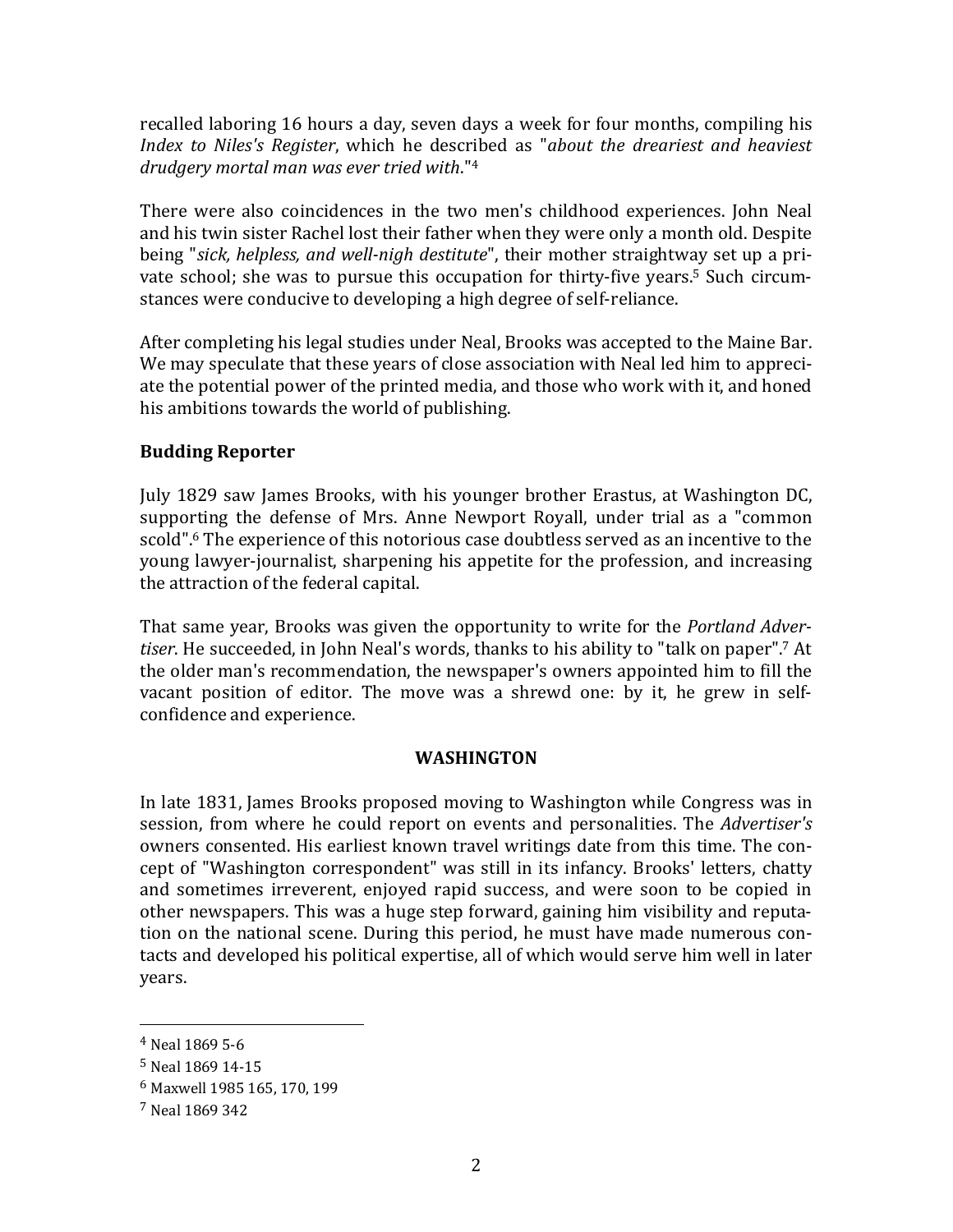#### **SLAVE STATES**

In the spring of 1833, events in the southern states provided a further stepping stone on Brooks' road to success. Talk of "nullification" in South Carolina over U.S. tariffs provided the justification to observe developments on the ground. His letters from such cities as Richmond, Charleston, Montgomery and New Orleans were published in the pages of the *Portland Advertiser*. In them he documented his travels, reporting on North-South tensions in the aftermath of Tariff legislation, and on the institution and practice of slavery, a cornerstone of most southern states' economies. Portions of his letters were reprinted in other newspapers. Returning by way of the Mississippi and Ohio Rivers, he conveyed the spirit of a great nation in motion. A sensitive interview with the ageing former President Madison, whom he visited at his home near Charlottesville, completed the set. By this stage, James Brooks had developed and tested the style of travel writing which he was to use on his future tours.

#### **MARITIME PROVINCES**

At the start of October 1834, Brooks left his native Portland, heading towards northern Maine and the Canadian frontier. A short editorial, written by his employers, explained that, conditions permitting, he intended to travel as far as the St. Lawrence River, before returning to report on the next session of Congress from Washington DC. But conditions did not permit: winter came earlier than expected, hampering travel. What was accomplished were visits to a handful of the principal towns of Nova Scotia and New Brunswick. Although favorably impressed by the agricultural and economic potential, Brooks was disparaging about the colonial administration. Where was the dynamism of his homeland? Why were the principal governmental, military and judicial posts filled by British citizens, instead of Canadians? When would the local people petition to join the United States? To make matters worse, barge travel on the St. John River was intolerably slow. So, abandoning his plans, he walked the final miles across the frontier to Houlton, Maine, then took a stagecoach back to Bangor, in the southern part of the state. We speculate that this series of articles was written primarily for the local (Maine) audience, at a time when Brooks was planning on entering state politics.

### **NEW YORK / MAINE**

In early 1835, Brooks published two essays in the *Knickerbocker*, a New York City magazine, on complementary themes. First, *Our Own Country*<sup>8</sup> — drawing on his travel experiences in the Southern States  $-$  a celebration of an America blessed by divine providence, which was widely copied. Second, *The Downfall of Nations*, a warning call to safeguard U.S. democracy from the ills that befell ancient Greece and Rome. His words were apocalyptic: "If we fail, adieu, a long adieu, to all republican

<sup>8</sup> Brooks 1836 13-20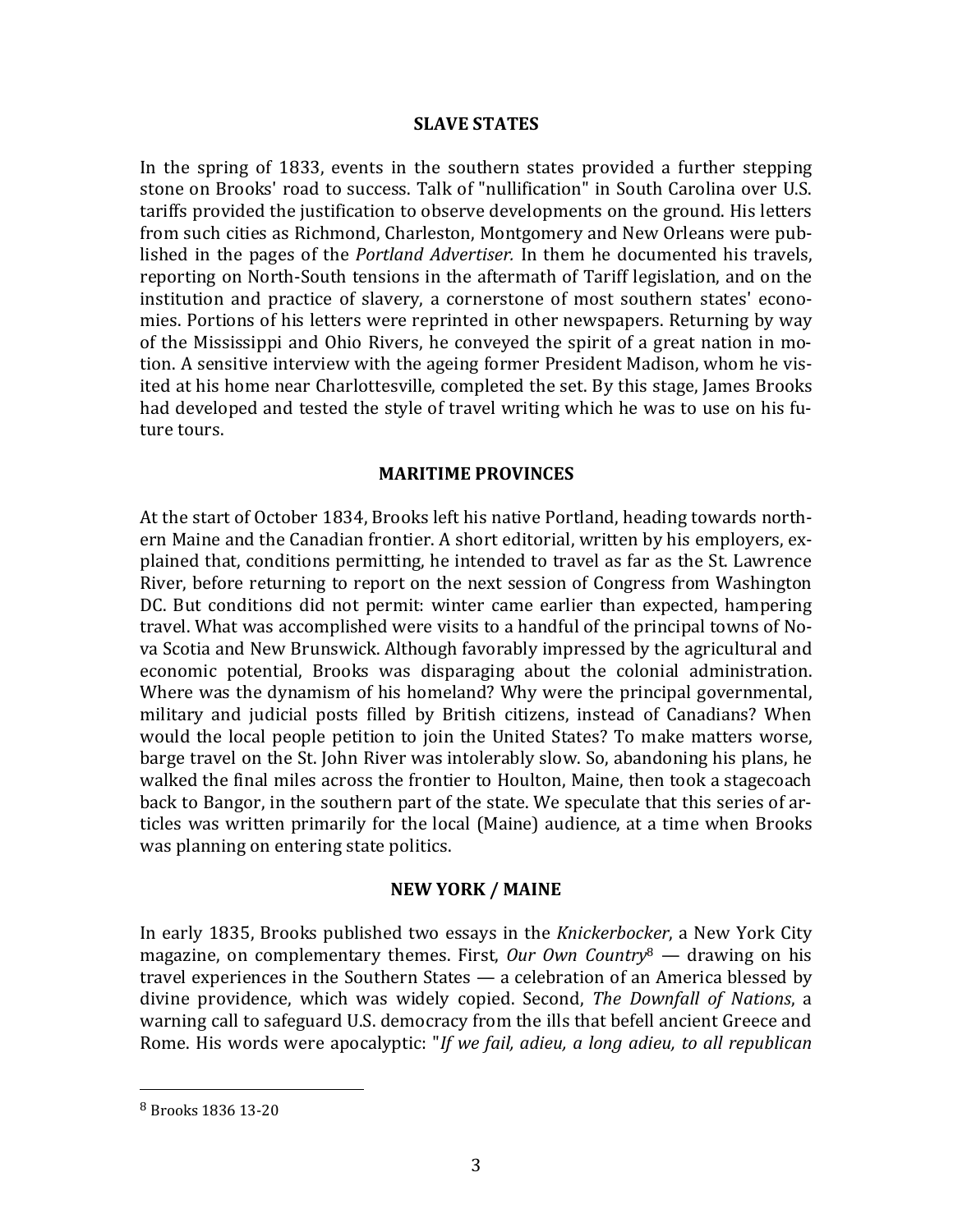*institutions, when they have failed under such auspices, with so many circumstances to favor them!*" The tone was emotional "fire and brimstone," the delivery sermonizing.

These ideas can be traced, in part, to his early mentor, John Neal. In 1830, Brooks had asked him to give a lecture to the Waterville College alumni,<sup>9</sup> which he entitled Our Country.<sup>10</sup> Neal's core concepts unmistakably reemerge in Brooks' later essays: the impermanence of empires (both ancient and modern), intolerance on the part of the many towards the few, and a list of dangers to be rectified, for "*nothing less than* all this will ensure that we have not seen our best days."

The timing of these essays coincides with Brooks' election to the Maine legislature for the political vear  $1835$  — explaining, perhaps, their overtly oratorical language. This was his first term in office; while chair of a select committee, his recommendation<sup>11</sup> to move forward with a railroad project from Portland to Montreal is characteristic of his drive for results.

# **EUROPE**

In May 1835, the young newspaper editor boarded the packet-boat *Toronto* in New York Harbor, bound for Portsmouth, England: he would not return to US soil until a year later. 

In just four weeks' time, months of preparation would start to pay off. Armed with letters of introduction, bank instructions, a recently issued U.S. passport and a leather suitcase to hold his books and clothes, James Brooks was poised to visit old England  $-$  his father's homeland and the powerful colonial power which had founded his own birthplace  $-$  New England. To while away the hours of enforced idleness, he talked with fellow passengers and read voraciously. The French coast was spotted, then the Isle of Wight — landfall at last!

The British Isles were top of his list: first England, then Scotland, by sea to Ireland and back to Wales, returning to London. Political interests came to the fore, in visits to both Houses of Commons and Lords and a spirited public meeting in support of a controversial parliamentary bill. Law Courts were visited in Dublin and Edinburgh. Cultural differences caught his eye at once, such as the presence of a servant class, and the widespread practice of tipping. Knowledge of the local language was advantageous, although regional dialects left him metaphorically speechless.

Two months after arrival, Brooks moved on to the Continent, taking ship for Rotterdam. Henceforth he would be less of a communicator, more of an observer. Still, he could converse in passable French, the *lingua franca* among educated European travelers; and there were other English-speaking tourists  $-$  more than he would

<sup>&</sup>lt;sup>9</sup> Neal 1869 355

<sup>&</sup>lt;sup>10</sup> Neal 1830

<sup>11</sup> State of Maine, 1835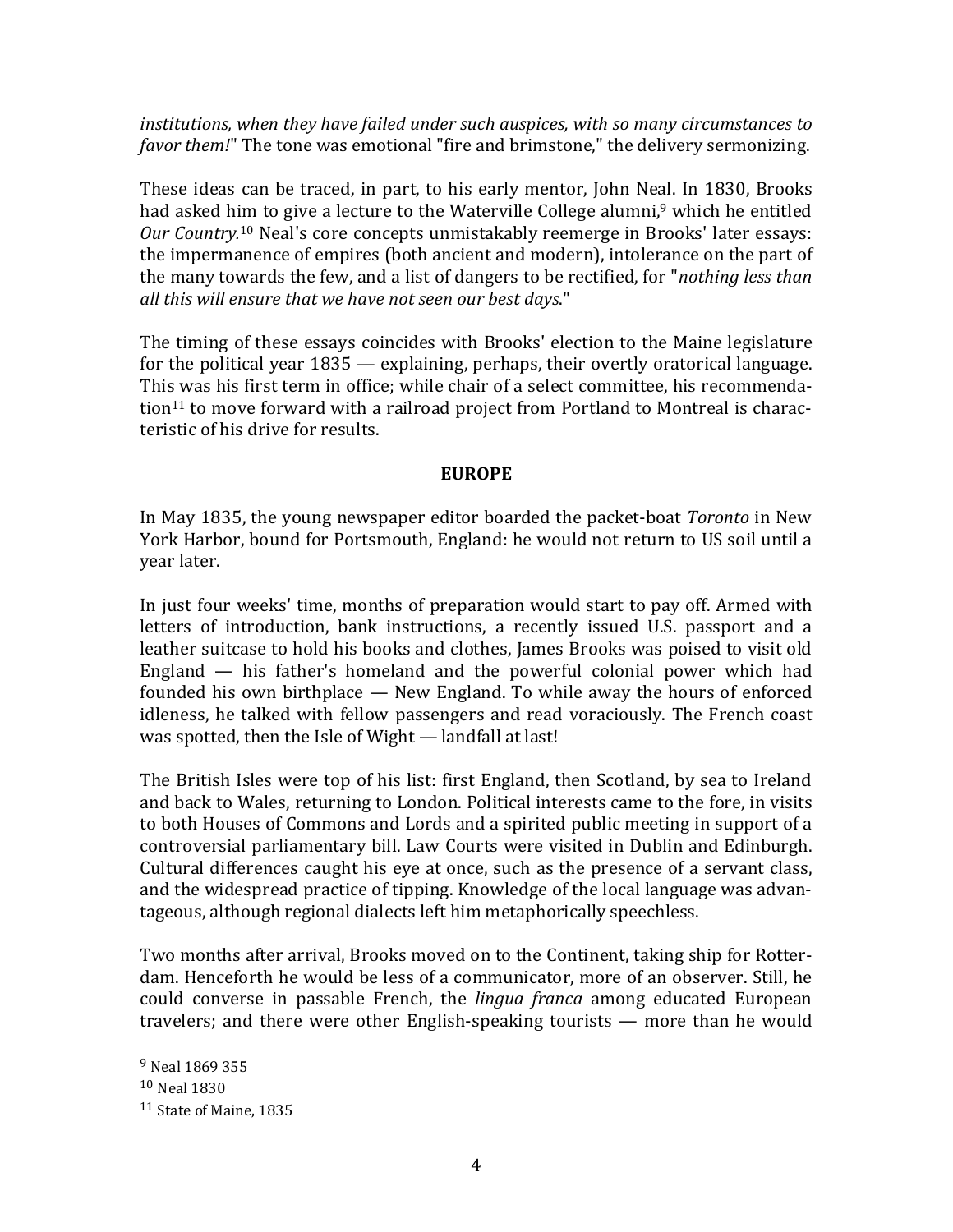have wished — both British and American. Many hours would be spent riding in efficient, but slow, horse-drawn carriages.

Travelling up the Rhine valley, visiting city upon city, with their centuries of history, their academies of science, their museums of culture and palaces, Brooks could not but acknowledge the comparative insignificance of the United States at that point in its development. A world imagined previously from book-reading was made real for  $\lim$  — both its glorious accomplishments and its irksome restrictions on the free movement of people. Pausing briefly beneath the battlements of Heidelberg's mighty castle, he was captivated by a cultured society that apparently understood how to enjoy life's simple pleasures: it was a lasting impression, which was to draw him back in later life.

On reaching Switzerland, expectations were high, and he was not disappointed. Yes, there was an insurmountable language barrier at the mainly German-speaking national assembly in Bern, but elsewhere he found romance and orderliness. Geneva, he judged to be a model democracy, worthy of study by the U.S. Appropriately for a mountainous region, Brooks and companions enjoyed much of the country by the use of his own two legs. At Chamonix, he finally acknowledged that the rugged scenery of mountains and glaciers surpassed anything that the Eastern U.S. could offer the tourist.

And last of all, fittingly, came Italy, the *pièce de résistance*, once the cradle of Roman culture and power. Venice, the city on the sea; Vatican, seat of popes and heart of a global religious empire; Florence and Naples, whose painting and sculpture galleries were world-famous; and Milan; and Pisa and more besides  $-$  all called out to be visited. For long, the purlieu of the British aristocracy, it was now the turn of the young American to complete his personal Grand Tour, by way of Paris, Antwerp and London, before making the long journey home.

# **The European Letters**

James Brooks travelled with a mission: to write home, telling of what he saw and, significantly, what he thought about it. He was a political journalist, with a track record, and strong feelings about safeguarding the principles that had guided his nation's birth. As each *Letter from Europe* was published in the *Portland Advertiser*, his hometown newspaper, it was copied by numerous "exchange journals", in New York State and around the country. The public would have recognized his name as the recent Washington correspondent, and had an appetite for his reports from the distant continent. Their direct, personal perspective on foreign manners and institutions was well received.

An ample supply of articles fostered a rapid pace of publication, creating a more vivid experience for the reader  $-$  an illusion of near-real-time reporting, comparable, in present-day terms, to a television network, or a web blog. To a public accustomed to weeks of delay for news reports from Europe, (the lag-time being dictated by the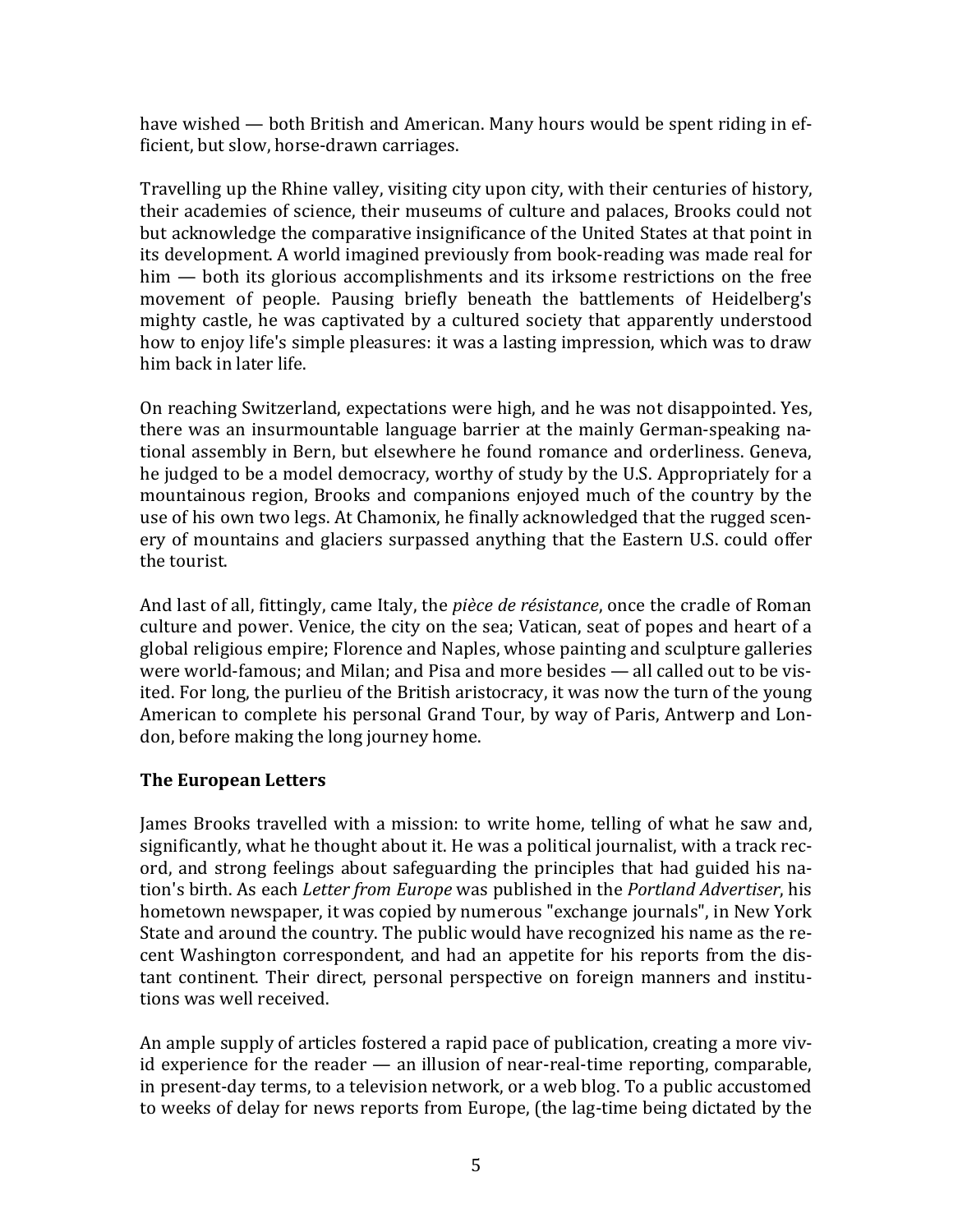speed of transatlantic sailing ships), Brooks' series of letters would have conveyed an impression of immediacy.

Certainly, his letters came thick and fast  $-$  the first 95 of them in just 30 weeks, at a rate of over 1,000 words per day. They were substantial in length, varying between 1,500 and  $4,000$  words  $-$  educational, often amusing, and suitable for reading in a family setting. Brooks was an informed, unpretentious traveler, working on a modest budget; he wrote about rich and poor alike, and was not averse to walking long distances: these factors would have encouraged the reader to identify him as a straightforward fellow-American.

The contrast with contemporary newspaper correspondents, such as Nathaniel Parker Willis, was marked: Brooks' style was more down-to-earth. The distinction was well stated by Mrs. Ann Stephens, editor of the *Portland Magazine:* 

"Our letter writers have hitherto wandered into the flower-gardens of England ... but where is the man who, like Brooks, has told us of the people, the great body of the English? ... Who like him has penetrated into the fairs and public festivals of the country, making observations, gathering together facts, and describing the realities, not the embellishments of human society?"<sup>12</sup>

Five months of near-continuous travel made for a predictably wide variety of experiences: for instance, he visited both houses of the British Parliament: followed in the tracks of Lord Byron; admired the legacy of Napoleon Bonaparte, while reluctantly conceding his atrocious butchery; restrained a penchant for criticizing the Catholic church; fumed about being subjected to tobacco smoke for hours on end in enclosed spaces; waxed ecstatic over the work of early Greek sculptors and Italian Renaissance artists; reflected on the inevitability of oblivion among the ruins of Ancient Rome; and so on, and so on. It was a veritable *tour de force*.

At Naples, Brooks finally admitted to burnout. Many of the late letters, chronicling his return to Paris, are brief: one suspects they were written more with a sense of obligation than in the spirit of joy in discovery. It was an impressive effort, but one doomed to rapid oblivion. True, his European travel letters documented a moving, unrepeatable target. Had they been republished promptly in book form, as some enthusiastic readers hoped,<sup>13</sup> they would perhaps have had a more enduring popularity. But his own priorities and ambitions pointed in a different direction  $-$  towards national politics.

# **CONCLUSION**

Nowadays, in the field of news reporting, we take for granted the transience of each day's reports. Brooks' travel correspondence, too, was just such a passing phenomenon. Yet, viewed from the perspective of the 21st century, the letters acquire a

<sup>12</sup> Anon 1835

<sup>13</sup> Anon 1838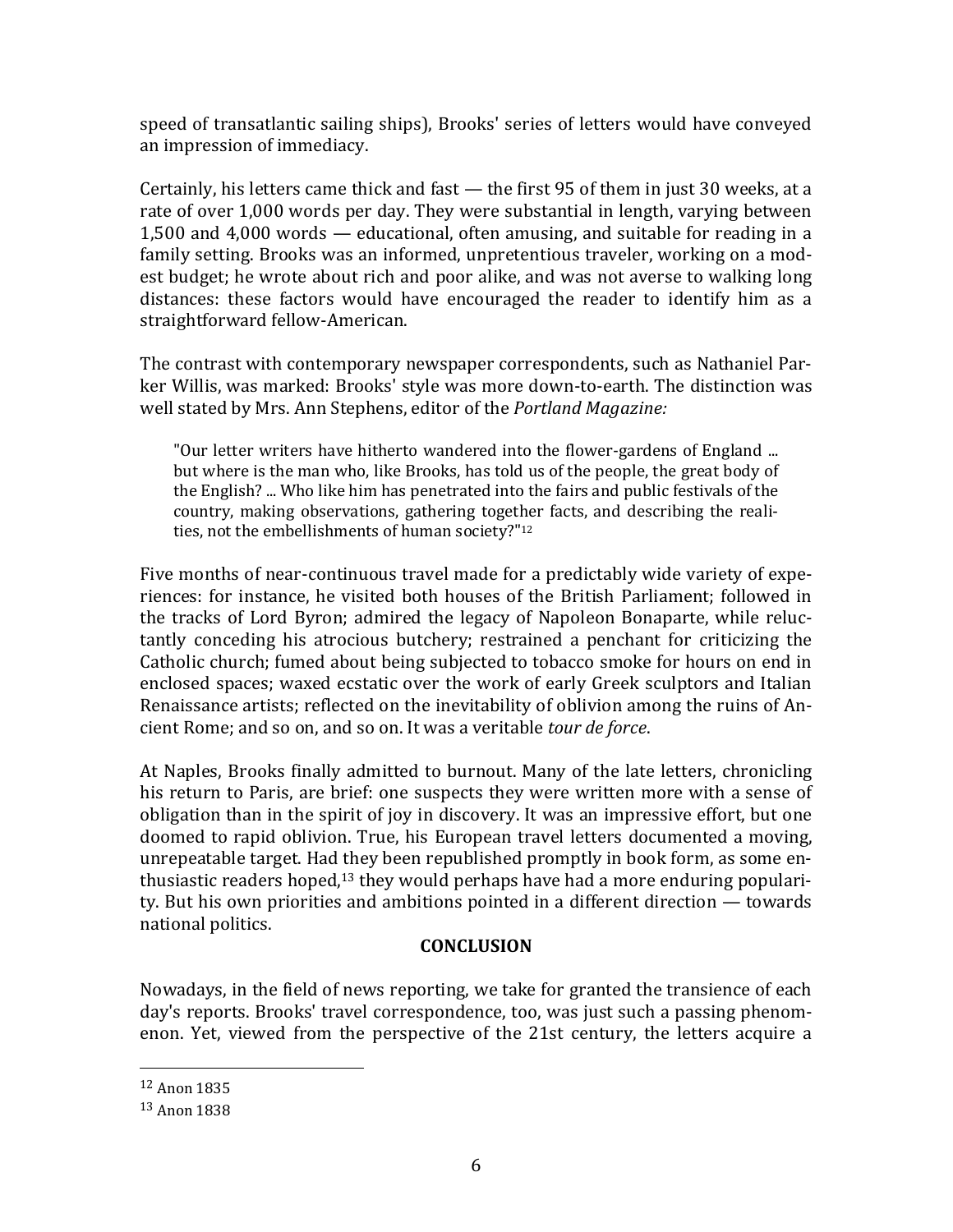fresh, historical significance. Their author symbolized "Young America". Oratorical, forthright and intensely proud of what his nation had accomplished, he was a journalist who used the medium of newsprint to talk directly to the public about political and social systems, sharing observations and shaping opinions. His chosen format was a travel journal; the deeper purpose was to safeguard the democracy constructed by the nation's founders fifty years earlier.

# **AFTERWORD**

In 1836, back home in the U.S., James Brooks changed gears, building a career as owner-cum-editor of the *New-York Express* (with his brother Erastus), while alternating in and out of national politics. In 1841, he married Mary Louisa Randolph née Cunningham, who bore him 3 children. In 1873, after a long career in public office, he was one of a group of congressmen censured for their role in a railroad financial scandal; already in poor health, he died a few weeks later.

In overcoming his family's financial difficulties, James Brooks had shown himself to be a prototypical "self-made man" — rising from apprentice to college graduate and attorney-at-law, from essayist and journalist to newspaper editor and owner, and culminating with political office in the United States Congress. An anonymous biographer summarized James Brooks' achievements in these words: "He attained suc*cess as an editor, an author, and a politician, and could have attained greatness in any one* of the three professions to which he might have chosen to devote the whole, not a part, of his very clever, thoroughly-trained powers."<sup>14</sup>

Brooks' collected letters demonstrate how newspaper archives can open unexpected insights into past lives and times. Although never published in book form, his letters were not lost. Their transcripts are now conveniently accessible, for study and enjoyment.

Copyright  $\odot$  2018 Duncan S. Campbell

[The author can be contacted by email at  $<$ dsc@afinitas.org>]

<sup>14</sup> Anon 1873